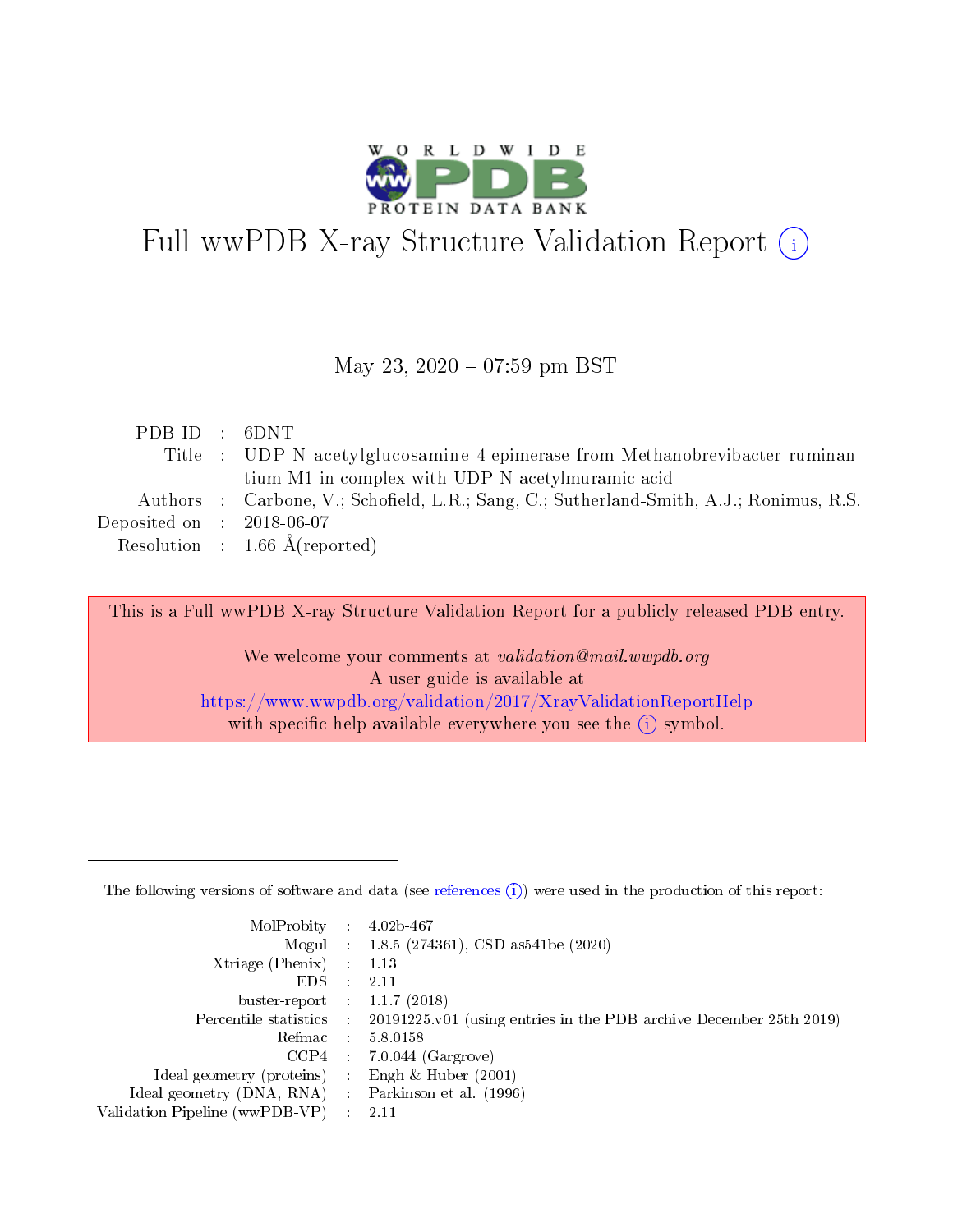# 1 [O](https://www.wwpdb.org/validation/2017/XrayValidationReportHelp#overall_quality)verall quality at a glance  $(i)$

The following experimental techniques were used to determine the structure: X-RAY DIFFRACTION

The reported resolution of this entry is 1.66 Å.

Percentile scores (ranging between 0-100) for global validation metrics of the entry are shown in the following graphic. The table shows the number of entries on which the scores are based.



| Metric                | Whole archive<br>$(\#\mathrm{Entries})$ | Similar resolution<br>$(\#\text{Entries},\, \text{resolution}\; \text{range}(\textup{\AA}))$ |
|-----------------------|-----------------------------------------|----------------------------------------------------------------------------------------------|
| $R_{free}$            | 130704                                  | $1827(1.66-1.66)$                                                                            |
| Clashscore            | 141614                                  | $1931(1.66-1.66)$                                                                            |
| Ramachandran outliers | 138981                                  | $1891(1.66-1.66)$                                                                            |
| Sidechain outliers    | 138945                                  | 1891 (1.66-1.66)                                                                             |
| RSRZ outliers         | 127900                                  | $1791(1.66-1.66)$                                                                            |

The table below summarises the geometric issues observed across the polymeric chains and their fit to the electron density. The red, orange, yellow and green segments on the lower bar indicate the fraction of residues that contain outliers for  $>=3, 2, 1$  and 0 types of geometric quality criteria respectively. A grey segment represents the fraction of residues that are not modelled. The numeric value for each fraction is indicated below the corresponding segment, with a dot representing fractions  $\epsilon=5\%$  The upper red bar (where present) indicates the fraction of residues that have poor fit to the electron density. The numeric value is given above the bar.

| Mol           | $\gamma$ hain        | Length | Quality of chain |     |
|---------------|----------------------|--------|------------------|-----|
| <u>. на п</u> | $\ddot{\phantom{1}}$ | 9 A A  | 89%              | 10% |

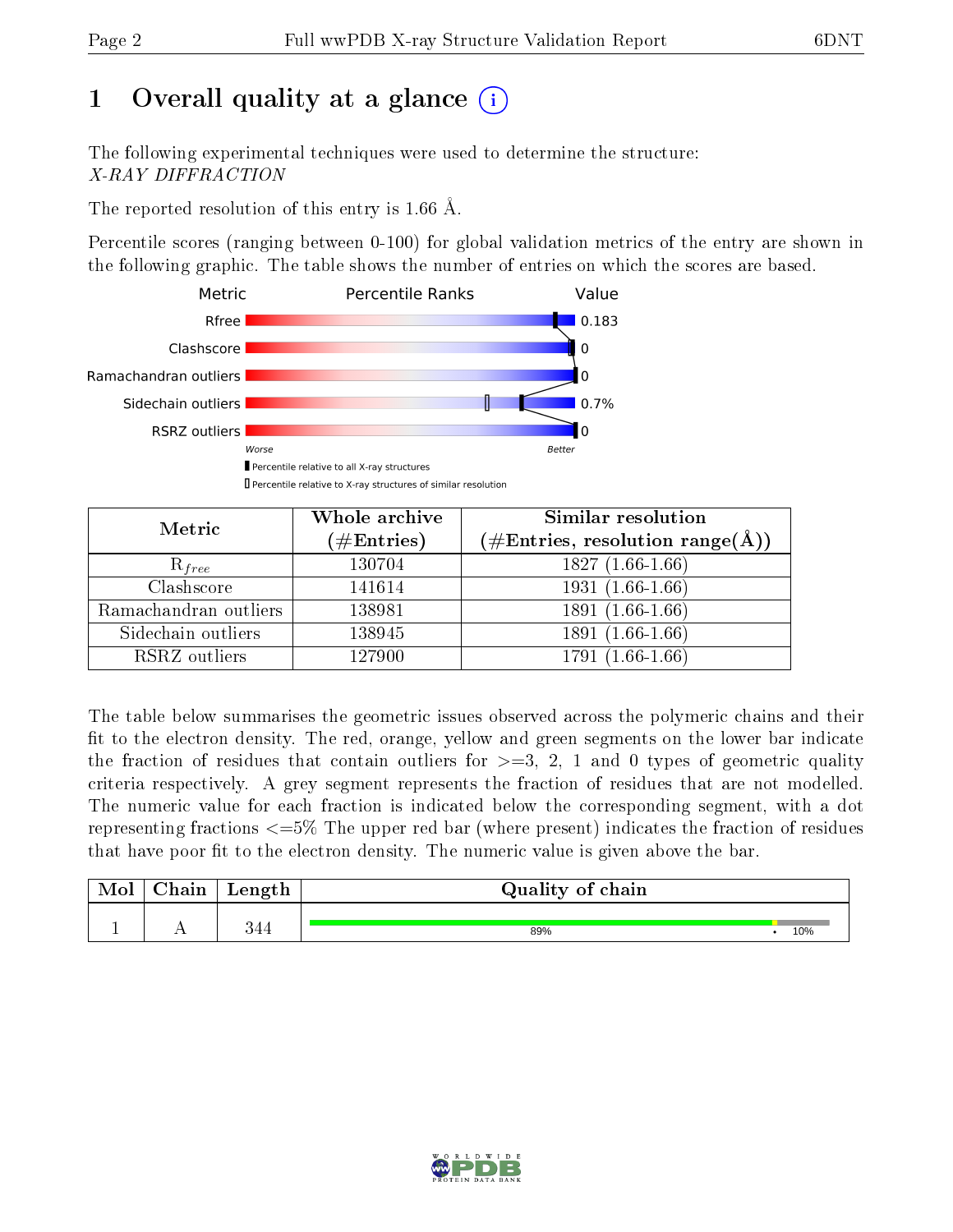# 2 Entry composition (i)

There are 6 unique types of molecules in this entry. The entry contains 2957 atoms, of which 0 are hydrogens and 0 are deuteriums.

In the tables below, the ZeroOcc column contains the number of atoms modelled with zero occupancy, the AltConf column contains the number of residues with at least one atom in alternate conformation and the Trace column contains the number of residues modelled with at most 2 atoms.

Molecule 1 is a protein called NAD-dependent epimerase/dehydratase.

| Chain | $\,$ Residues | Atoms          |     |  | $\text{ZeroOcc} \mid \text{AltConf} \mid \text{Trace}$ |  |  |  |
|-------|---------------|----------------|-----|--|--------------------------------------------------------|--|--|--|
|       | 310           | Total<br>-2547 | 620 |  | 504                                                    |  |  |  |

| Chain                 | Residue      | Modelled                  | Actual        | Comment        | Reference               |
|-----------------------|--------------|---------------------------|---------------|----------------|-------------------------|
| $\boldsymbol{A}$      | $-32$        | MET                       |               | expression tag | UNP D3E402              |
| $\overline{A}$        | $-31$        | $\overline{\mathrm{HIS}}$ |               | expression tag | UNP $\overline{D3E402}$ |
| $\boldsymbol{A}$      | $-30$        | <b>HIS</b>                |               | expression tag | UNP D3E402              |
| $\bf{A}$              | $-29$        | <b>HIS</b>                |               | expression tag | UNP D3E402              |
| $\bf{A}$              | $-28$        | <b>HIS</b>                |               | expression tag | UNP D3E402              |
| $\bf{A}$              | $-27$        | <b>HIS</b>                |               | expression tag | UNP D3E402              |
| $\bf{A}$              | $-26$        | $\overline{HIS}$          | ÷,            | expression tag | UNP D3E402              |
| $\bf{A}$              | $-25$        | <b>GLY</b>                |               | expression tag | UNP D3E402              |
| $\bf{A}$              | $-24$        | <b>LYS</b>                |               | expression tag | UNP D3E402              |
| $\overline{A}$        | $-23-$       | PRO                       |               | expression tag | UNP D3E402              |
| $\boldsymbol{A}$      | $-22$        | ILE                       |               | expression tag | UNP D3E402              |
| $\bf{A}$              | $-21$        | PRO                       |               | expression tag | UNP D3E402              |
| $\bf{A}$              | $-20$        | <b>ASN</b>                | $\frac{1}{2}$ | expression tag | UNP D3E402              |
| $\overline{A}$        | $-19$        | $\overline{\text{PRO}}$   |               | expression tag | UNP D3E402              |
| А                     | $-18$        | <b>LEU</b>                |               | expression tag | UNP D3E402              |
| $\bf{A}$              | $-17$        | <b>LEU</b>                |               | expression tag | UNP D3E402              |
| $\bf{A}$              | $-16$        | <b>GLY</b>                |               | expression tag | UNP D3E402              |
| $\bf{A}$              | $\mbox{-}15$ | LEU                       |               | expression tag | UNP D3E402              |
| $\bf{A}$              | $-14$        | $\overline{\text{ASP}}$   |               | expression tag | UNP D3E402              |
| $\boldsymbol{\rm{A}}$ | $-13$        | <b>SER</b>                |               | expression tag | UNP D3E402              |
| $\bf{A}$              | $-12$        | <b>THR</b>                |               | expression tag | UNP D3E402              |
| $\bf{A}$              | $-11$        | <b>GLU</b>                | ÷             | expression tag | UNP D3E402              |
| $\boldsymbol{\rm{A}}$ | $-10$        | <b>ASN</b>                |               | expression tag | UNP $D3E402$            |
| А                     | $-9$         | <b>LEU</b>                |               | expression tag | UNP D3E402              |
| $\bf{A}$              | $-8$         | <b>TYR</b>                | $\frac{1}{2}$ | expression tag | UNP D3E402              |
| $\overline{A}$        | $-7$         | PHE                       |               | expression tag | UNP D3E402              |
| $\bf{A}$              | $-6$         | <b>GLN</b>                |               | expression tag | UNP D3E402              |

There are 33 discrepancies between the modelled and reference sequences:

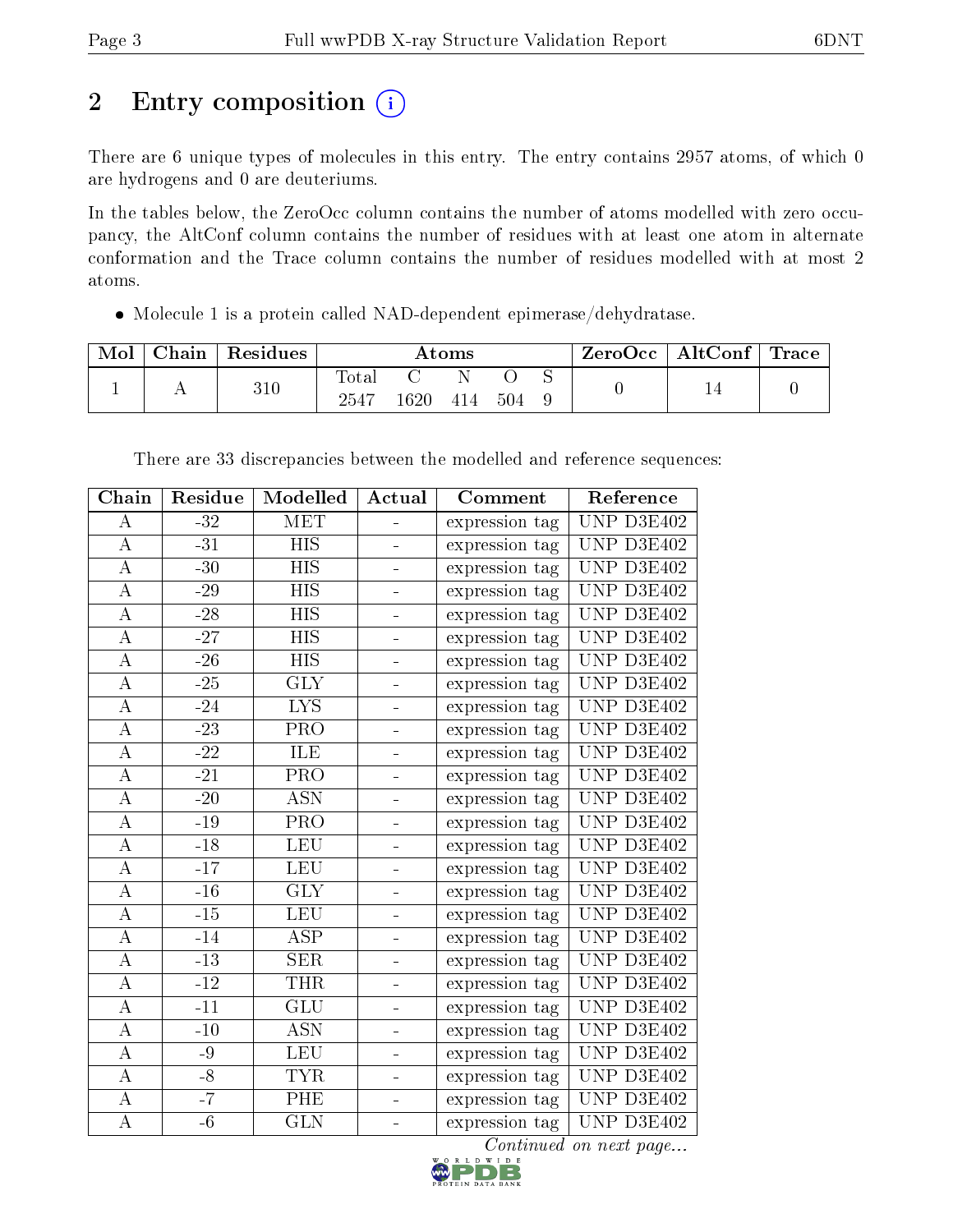|       |         | Contribution provided buyers. |        |                |            |
|-------|---------|-------------------------------|--------|----------------|------------|
| Chain | Residue | Modelled                      | Actual | Comment        | Reference  |
|       | $-5$    | <b>GLY</b>                    |        | expression tag | UNP D3E402 |
| А     | -4      | ILE.                          |        | expression tag | UNP D3E402 |
| А     | $-3$    | <b>ASP</b>                    |        | expression tag | UNP D3E402 |
|       | $-2$    | <b>PRO</b>                    |        | expression tag | UNP D3E402 |
|       | - 1     | PHE.                          |        | expression tag | UNP D3E402 |
|       |         | THR.                          |        | expression tag | UNP D3E402 |

Continued from previous page.

 Molecule 2 is NICOTINAMIDE-ADENINE-DINUCLEOTIDE (three-letter code: NAD) (formula:  $C_{21}H_{27}N_7O_{14}P_2$ ).



| $\operatorname{Mol}$ | $\mid$ Chain $\mid$ Residues |             |    | Atoms |  | ZeroOcc   AltConf |  |
|----------------------|------------------------------|-------------|----|-------|--|-------------------|--|
|                      |                              | Total C N O | 21 |       |  |                   |  |

• Molecule 3 is  $(2R)$ -2-{ $[(2R,3R,4R,5S,6R)$ -3-(acetylamino)-2-{ $[(S)$ -{ $[(R)$ -{ $[(2R,3S,4R,5R)$ -5-( 2,4-dioxo-3,4-dihydropyrimidin-1(2H)-yl)-3,4-dihydroxytetrahydrofuran-2-yl]methoxy}(hyd roxy)phosphoryl]oxy}(hydroxy)phosphoryl]oxy}-5-hydroxy-6-(hydroxymethyl)tetrahydro-2 H-pyran-4-yl $\vert$ oxy}propanoic acid (three-letter code: EPZ) (formula:  $C_{20}H_{31}N_3O_{19}P_2$ ).

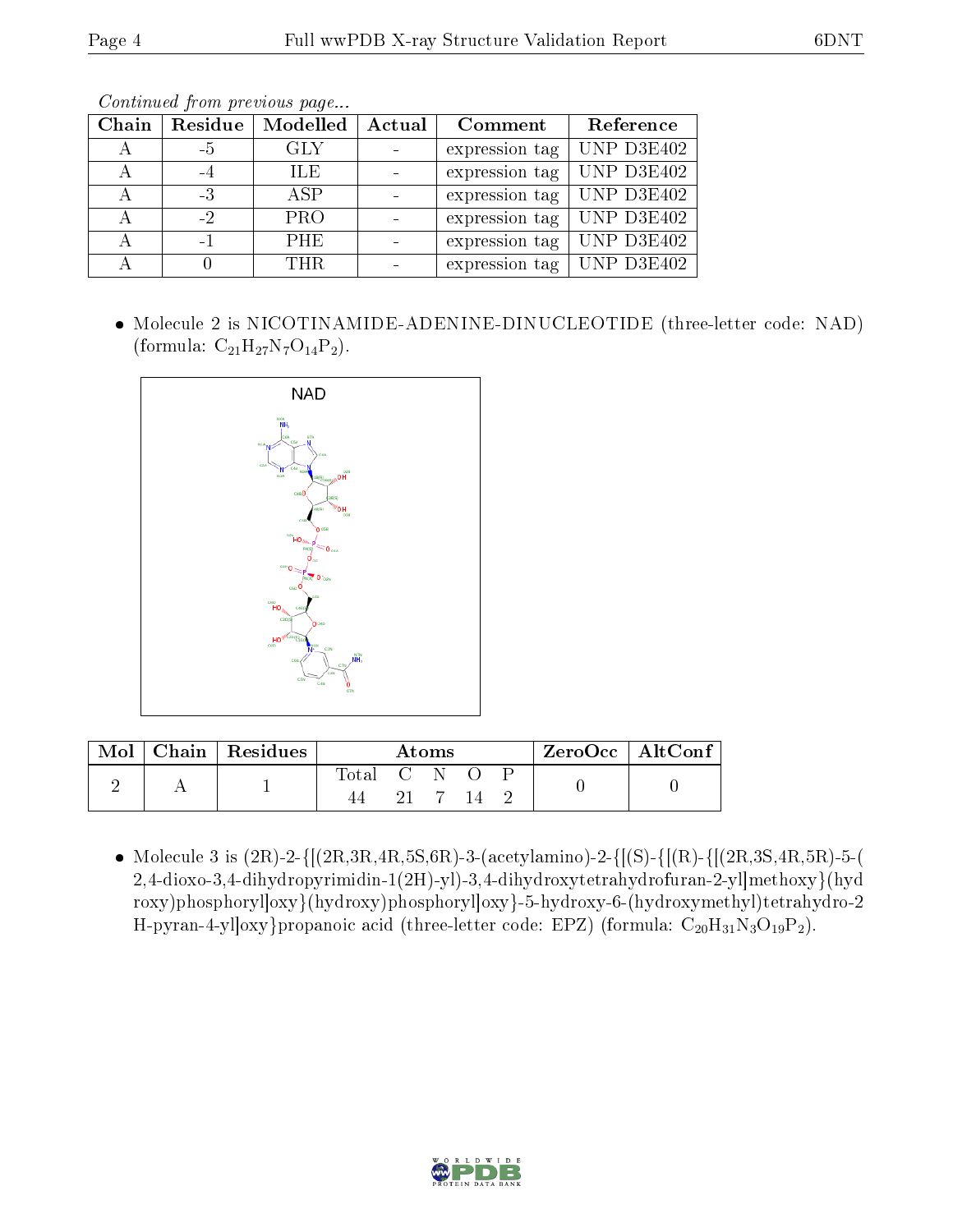

|  | Chain   Residues |           | $\rm{Atoms}$ |  | ZeroOcc   AltConf |
|--|------------------|-----------|--------------|--|-------------------|
|  |                  | Total C N |              |  |                   |
|  |                  |           |              |  |                   |

Molecule 4 is ZINC ION (three-letter code: ZN) (formula: Zn).

|  | $\text{Mol}$   Chain   Residues | Atoms | $ZeroOcc \   \ AltConf$ |
|--|---------------------------------|-------|-------------------------|
|  |                                 | Total |                         |

 $\bullet$  Molecule 5 is 1,2-ETHANEDIOL (three-letter code: EDO) (formula:  $\rm{C_2H_6O_2}).$ 



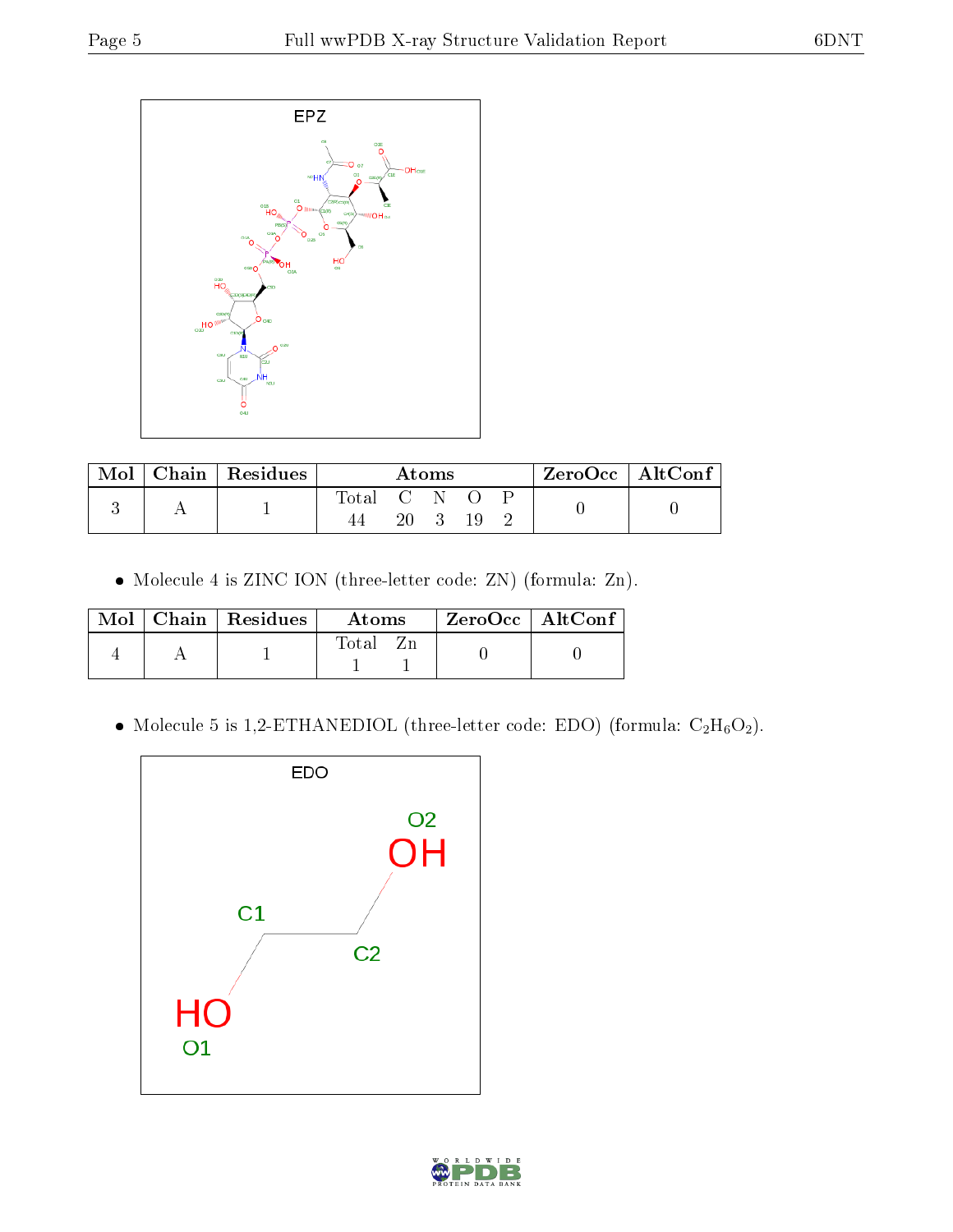| Mol | Chain   Residues | Atoms                                                         | ZeroOcc   AltConf |
|-----|------------------|---------------------------------------------------------------|-------------------|
| .5  |                  | Total<br>$\left( \right)$<br>$\overline{2}$<br>$\overline{2}$ |                   |
| h   |                  | Total<br>$\rm C$                                              |                   |
| .h  |                  | Total<br>C<br>$\mathcal{D}$<br>$\overline{2}$                 |                   |
| h   |                  | Total<br>റ<br>2                                               |                   |

• Molecule 6 is water.

|  | Mol   Chain   Residues | Atoms               | $\,$ ZeroOcc   AltConf |  |
|--|------------------------|---------------------|------------------------|--|
|  | 301                    | Total<br>301<br>301 |                        |  |

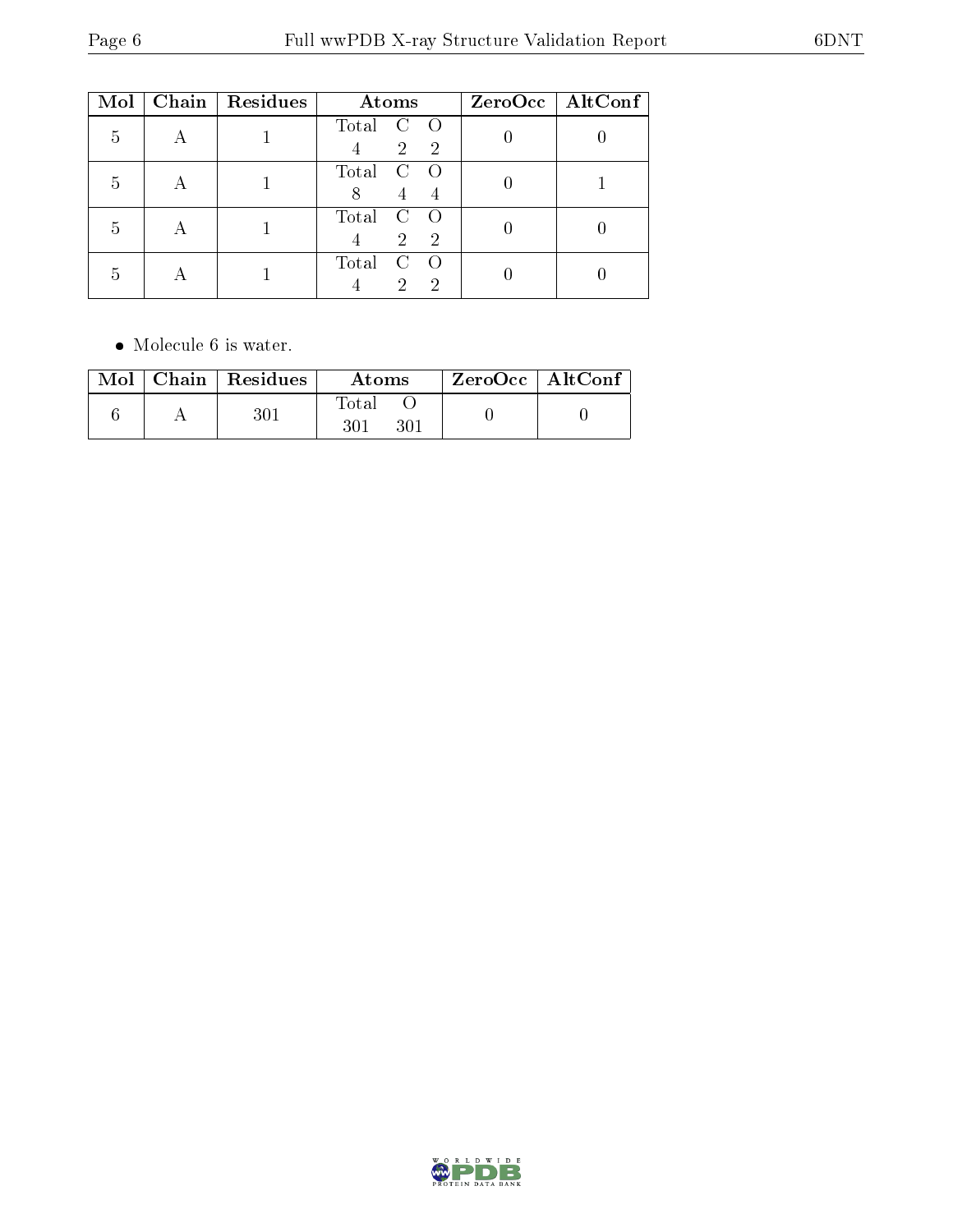## 3 Residue-property plots  $(i)$

These plots are drawn for all protein, RNA and DNA chains in the entry. The first graphic for a chain summarises the proportions of the various outlier classes displayed in the second graphic. The second graphic shows the sequence view annotated by issues in geometry and electron density. Residues are color-coded according to the number of geometric quality criteria for which they contain at least one outlier: green  $= 0$ , yellow  $= 1$ , orange  $= 2$  and red  $= 3$  or more. A red dot above a residue indicates a poor fit to the electron density (RSRZ  $> 2$ ). Stretches of 2 or more consecutive residues without any outlier are shown as a green connector. Residues present in the sample, but not in the model, are shown in grey.

• Molecule 1: NAD-dependent epimerase/dehydratase



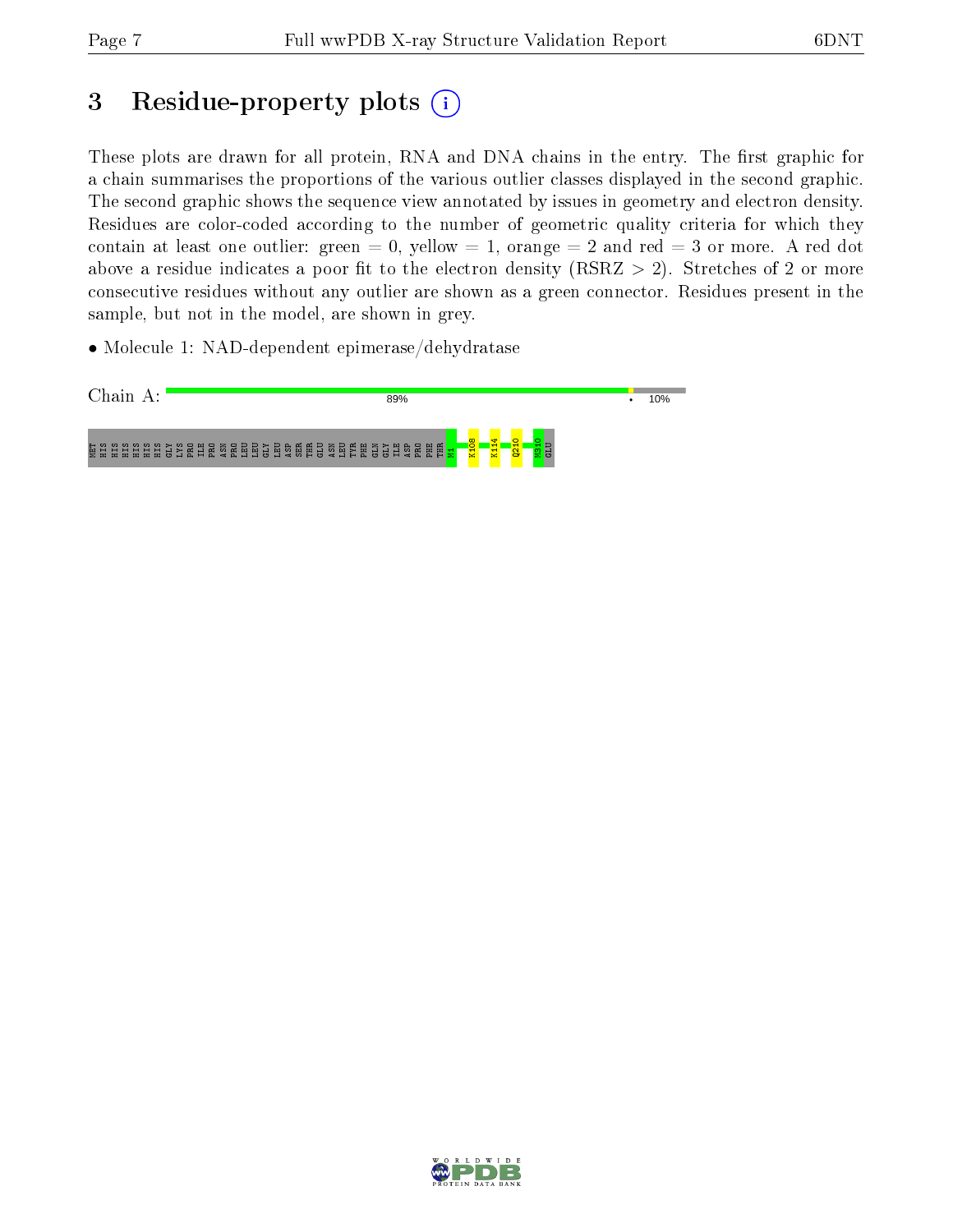# 4 Data and refinement statistics  $(i)$

| Property                                                             | Value                                              | Source     |
|----------------------------------------------------------------------|----------------------------------------------------|------------|
| Space group                                                          | P 31 2 1                                           | Depositor  |
| Cell constants                                                       | $89.50\text{\AA}$<br>$89.50\text{\AA}$<br>82.72Å   |            |
| a, b, c, $\alpha$ , $\beta$ , $\gamma$                               | $90.00^\circ$<br>$90.00^\circ$<br>$120.00^{\circ}$ | Depositor  |
| Resolution $(A)$                                                     | 41.36<br>$-1.66$                                   | Depositor  |
|                                                                      | 39.36<br>$-1.66$                                   | <b>EDS</b> |
| % Data completeness                                                  | 99.2 (41.36-1.66)                                  | Depositor  |
| (in resolution range)                                                | 99.2 (39.36-1.66)                                  | <b>EDS</b> |
| $\mathrm{R}_{merge}$                                                 | 0.09                                               | Depositor  |
| $\mathrm{R}_{sym}$                                                   | (Not available)                                    | Depositor  |
| $\langle I/\sigma(I) \rangle^{-1}$                                   | 1.19 (at $1.66\text{\AA}$ )                        | Xtriage    |
| Refinement program                                                   | <b>REFMAC 5.8.0135</b>                             | Depositor  |
|                                                                      | 0.152, 0.172                                       | Depositor  |
| $R, R_{free}$                                                        | 0.165<br>0.183<br>$\ddot{\phantom{a}}$             | DCC        |
| $R_{free}$ test set                                                  | $\overline{2149}$ reflections $(4.75\%)$           | wwPDB-VP   |
| Wilson B-factor $(A^2)$                                              | 15.5                                               | Xtriage    |
| Anisotropy                                                           | 0.068                                              | Xtriage    |
| Bulk solvent $k_{sol}(e/\mathring{A}^3)$ , $B_{sol}(\mathring{A}^2)$ | $0.34$ , 39.9                                      | <b>EDS</b> |
| $\overline{L-test for}$ twinning <sup>2</sup>                        | $< L >$ = 0.49, $< L^2 >$ = 0.32                   | Xtriage    |
| Estimated twinning fraction                                          | $0.029$ for $-h,-k,l$                              | Xtriage    |
| $F_o, F_c$ correlation                                               | 0.96                                               | <b>EDS</b> |
| Total number of atoms                                                | 2957                                               | wwPDB-VP   |
| Average B, all atoms $(A^2)$                                         | 18.0                                               | wwPDB-VP   |

Xtriage's analysis on translational NCS is as follows: The largest off-origin peak in the Patterson function is  $6.77\%$  of the height of the origin peak. No significant pseudotranslation is detected.

<sup>&</sup>lt;sup>2</sup>Theoretical values of  $\langle |L| \rangle$ ,  $\langle L^2 \rangle$  for acentric reflections are 0.5, 0.333 respectively for untwinned datasets, and 0.375, 0.2 for perfectly twinned datasets.



<span id="page-7-1"></span><span id="page-7-0"></span><sup>1</sup> Intensities estimated from amplitudes.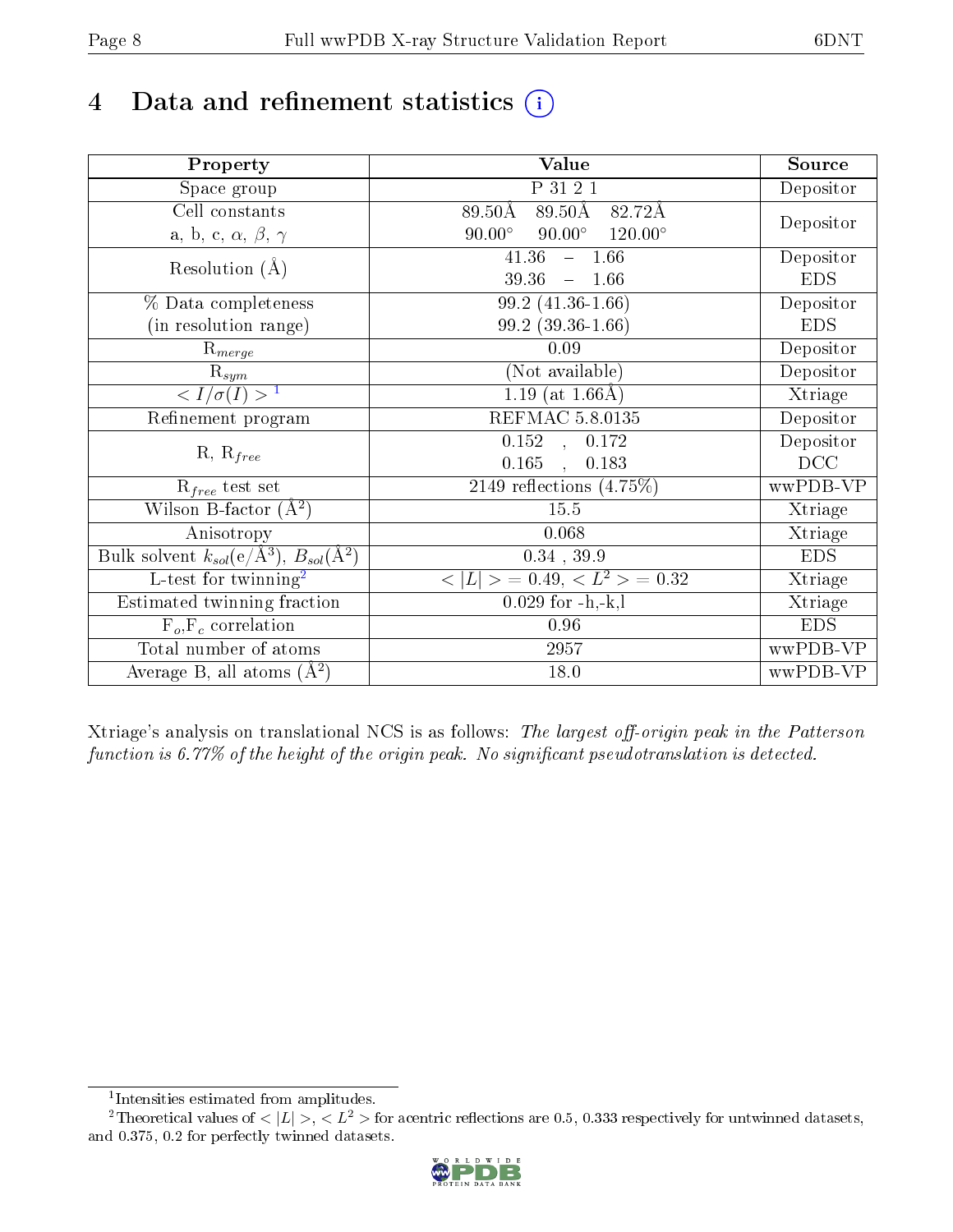# 5 Model quality  $(i)$

## 5.1 Standard geometry (i)

Bond lengths and bond angles in the following residue types are not validated in this section: ZN, EPZ, EDO, NAD

The Z score for a bond length (or angle) is the number of standard deviations the observed value is removed from the expected value. A bond length (or angle) with  $|Z| > 5$  is considered an outlier worth inspection. RMSZ is the root-mean-square of all Z scores of the bond lengths (or angles).

| $Mol$   Chain |      | Bond lengths                    | Bond angles |        |  |
|---------------|------|---------------------------------|-------------|--------|--|
|               |      | RMSZ $ #Z  > 5$ RMSZ $ #Z  > 5$ |             |        |  |
|               | 0.42 | 0/2600                          | 0.65        | 0/3517 |  |

There are no bond length outliers.

There are no bond angle outliers.

There are no chirality outliers.

There are no planarity outliers.

### 5.2 Too-close contacts  $(i)$

In the following table, the Non-H and H(model) columns list the number of non-hydrogen atoms and hydrogen atoms in the chain respectively. The H(added) column lists the number of hydrogen atoms added and optimized by MolProbity. The Clashes column lists the number of clashes within the asymmetric unit, whereas Symm-Clashes lists symmetry related clashes.

|  |      | Mol   Chain   Non-H   H(model)   H(added) |      | $Clashes$   Symm-Clashes |
|--|------|-------------------------------------------|------|--------------------------|
|  | 2547 |                                           | 2509 |                          |
|  |      |                                           | 26   |                          |
|  |      |                                           | 28   |                          |
|  |      |                                           |      |                          |
|  | 20   |                                           | 30   |                          |
|  | 301  |                                           |      |                          |
|  | 2957 |                                           | 2593 |                          |

The all-atom clashscore is defined as the number of clashes found per 1000 atoms (including hydrogen atoms). The all-atom clashscore for this structure is 0.

All (1) close contacts within the same asymmetric unit are listed below, sorted by their clash magnitude.

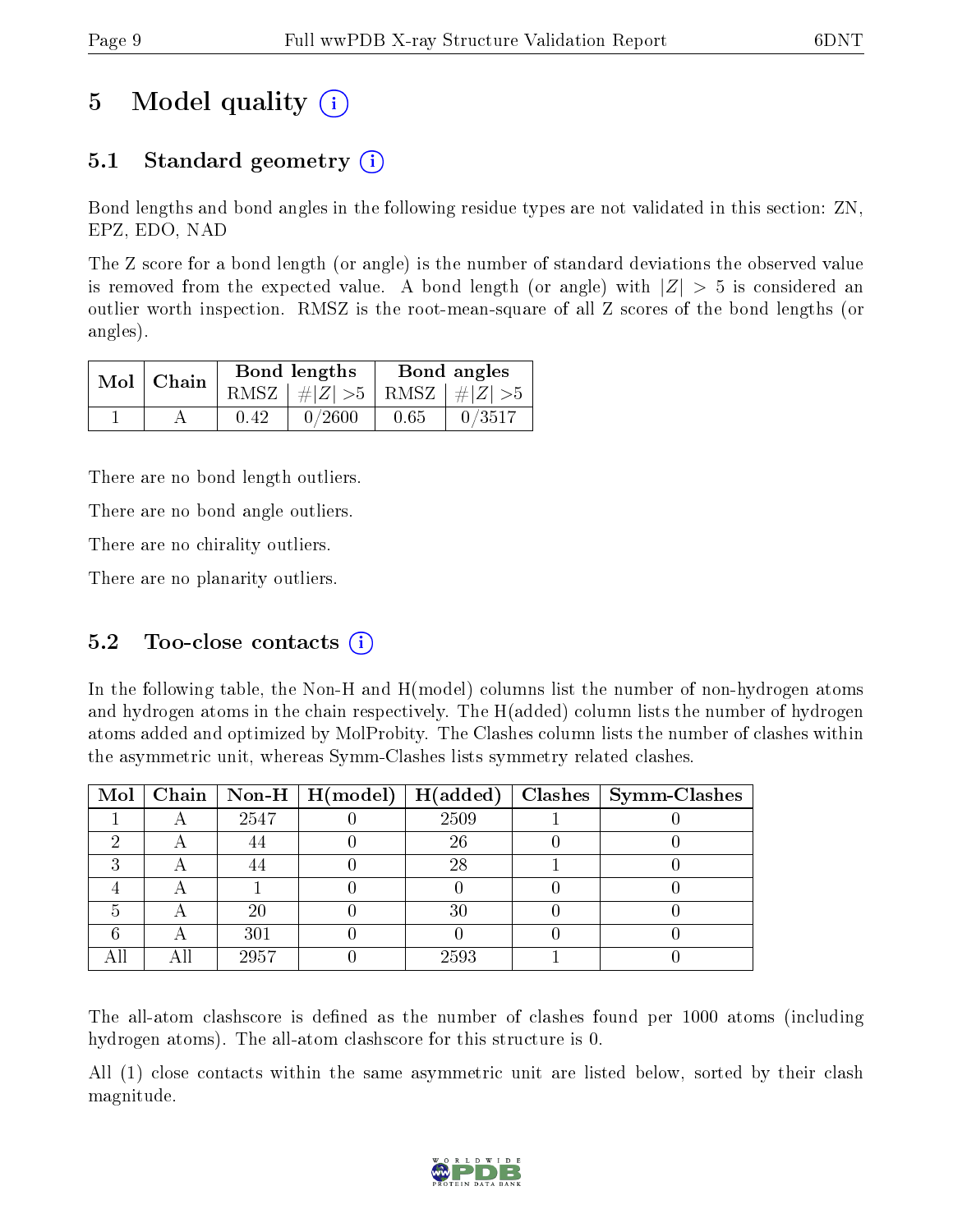| Atom-2<br>Atom-1<br>1:A:210:GLN:HG3   3:A:402:EPZ:O3D |  | Interatomic<br>distance $(A)$ | Clash<br>overlap $(A)$ |  |
|-------------------------------------------------------|--|-------------------------------|------------------------|--|
|                                                       |  | 2.20                          | 142                    |  |

There are no symmetry-related clashes.

#### 5.3 Torsion angles (i)

#### 5.3.1 Protein backbone  $(i)$

In the following table, the Percentiles column shows the percent Ramachandran outliers of the chain as a percentile score with respect to all X-ray entries followed by that with respect to entries of similar resolution.

The Analysed column shows the number of residues for which the backbone conformation was analysed, and the total number of residues.

| Mol   Chain | Favoured   Allowed   Outliers   Percentiles<br>Analysed |  |  |  |  |
|-------------|---------------------------------------------------------|--|--|--|--|
|             | $322/344 (94\%)$ 316 (98\%) 6 (2\%)                     |  |  |  |  |

There are no Ramachandran outliers to report.

#### 5.3.2 Protein sidechains  $(i)$

In the following table, the Percentiles column shows the percent sidechain outliers of the chain as a percentile score with respect to all X-ray entries followed by that with respect to entries of similar resolution.

The Analysed column shows the number of residues for which the sidechain conformation was analysed, and the total number of residues.

| $\mid$ Mol $\mid$ Chain | Analysed         | Rotameric   Outliers   Percentiles |          |       |  |
|-------------------------|------------------|------------------------------------|----------|-------|--|
|                         | $-288/305(94\%)$ | $-286(99\%)$                       | $2(1\%)$ | 84 73 |  |

All (2) residues with a non-rotameric sidechain are listed below:

| $\operatorname{Mol}$ | Chain | Res | Type |
|----------------------|-------|-----|------|
|                      |       |     |      |
|                      |       |     |      |

Some sidechains can be flipped to improve hydrogen bonding and reduce clashes. There are no such sidechains identified.

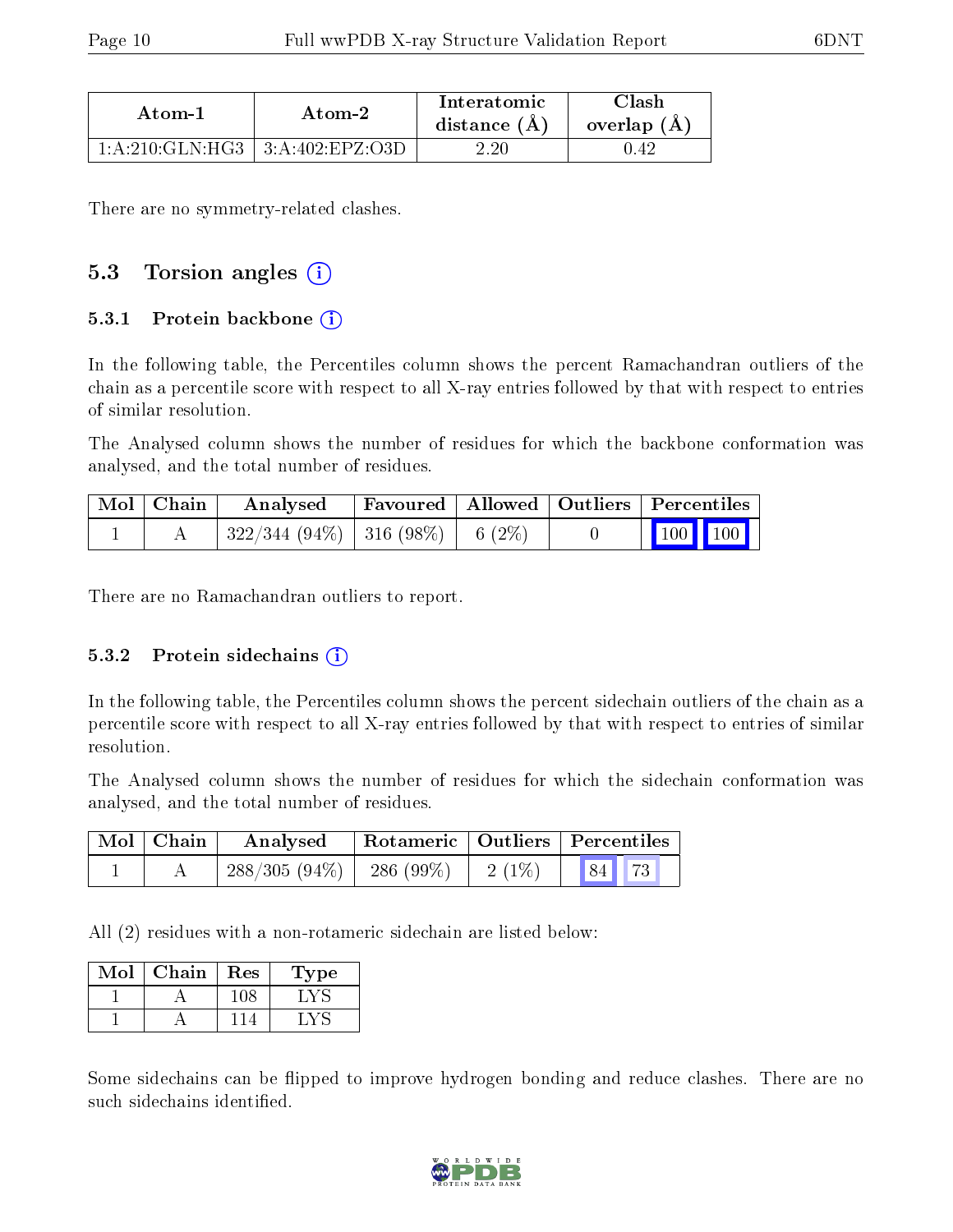#### $5.3.3$  RNA  $(i)$

There are no RNA molecules in this entry.

#### 5.4 Non-standard residues in protein, DNA, RNA chains (i)

There are no non-standard protein/DNA/RNA residues in this entry.

#### 5.5 Carbohydrates (i)

There are no carbohydrates in this entry.

#### 5.6 Ligand geometry  $(i)$

Of 8 ligands modelled in this entry, 1 is monoatomic - leaving 7 for Mogul analysis.

In the following table, the Counts columns list the number of bonds (or angles) for which Mogul statistics could be retrieved, the number of bonds (or angles) that are observed in the model and the number of bonds (or angles) that are defined in the Chemical Component Dictionary. The Link column lists molecule types, if any, to which the group is linked. The Z score for a bond length (or angle) is the number of standard deviations the observed value is removed from the expected value. A bond length (or angle) with  $|Z| > 2$  is considered an outlier worth inspection. RMSZ is the root-mean-square of all Z scores of the bond lengths (or angles).

| Mol<br>Type    |            |   | Chain<br>Res | Link |            | <b>Bond lengths</b> |         | Bond angles |             |                  |        |      |             |
|----------------|------------|---|--------------|------|------------|---------------------|---------|-------------|-------------|------------------|--------|------|-------------|
|                |            |   |              |      |            |                     |         | Counts      | <b>RMSZ</b> | # $ Z  > 2$      | Counts | RMSZ | # $ Z  > 2$ |
| 5              | <b>EDO</b> | А | 404          |      | 3,3,3      | 0.43                |         | 2,2,2       | 0.09        | U                |        |      |             |
| 3              | <b>EPZ</b> | А | 402          |      | 36,46,46   | 0.75                | $(2\%)$ | 46,69,69    | 1.04        | 2(4%)            |        |      |             |
| 5              | <b>EDO</b> | А | 405[A]       |      | 3,3,3      | 0.50                |         | 2,2,2       | 0.17        | $\theta$         |        |      |             |
| 5              | <b>EDO</b> | А | 406          |      | 3,3,3      | 0.46                |         | 2,2,2       | 0.19        | $\left( \right)$ |        |      |             |
| 5              | <b>EDO</b> | А | 405 B        |      | 3,3,3      | 0.45                |         | 2,2,2       | 0.28        | $\left( \right)$ |        |      |             |
| $\overline{2}$ | <b>NAD</b> | Α | 401          |      | 42, 48, 48 | 0.84                | 3(7%)   | 50,73,73    | 1.12        | 2(4%)            |        |      |             |
| 5              | <b>EDO</b> | А | 407          |      | 3,3,3      | 0.45                |         | 2,2,2       | 0.36        | $\theta$         |        |      |             |

In the following table, the Chirals column lists the number of chiral outliers, the number of chiral centers analysed, the number of these observed in the model and the number defined in the Chemical Component Dictionary. Similar counts are reported in the Torsion and Rings columns. '-' means no outliers of that kind were identified.

| Mol |            | $\perp$ Type $\parallel$ Chain $\perp$ | Res | Link   Christmas         | <b>Torsions</b> | Rings                             |
|-----|------------|----------------------------------------|-----|--------------------------|-----------------|-----------------------------------|
|     | <b>EDO</b> |                                        | 404 |                          |                 | <b>Contract Contract Contract</b> |
|     | FPZ        |                                        | 402 | $\overline{\phantom{a}}$ | 6/28/71/71      | $\frac{1}{2}$ 0/3/3/3             |

Continued on next page...

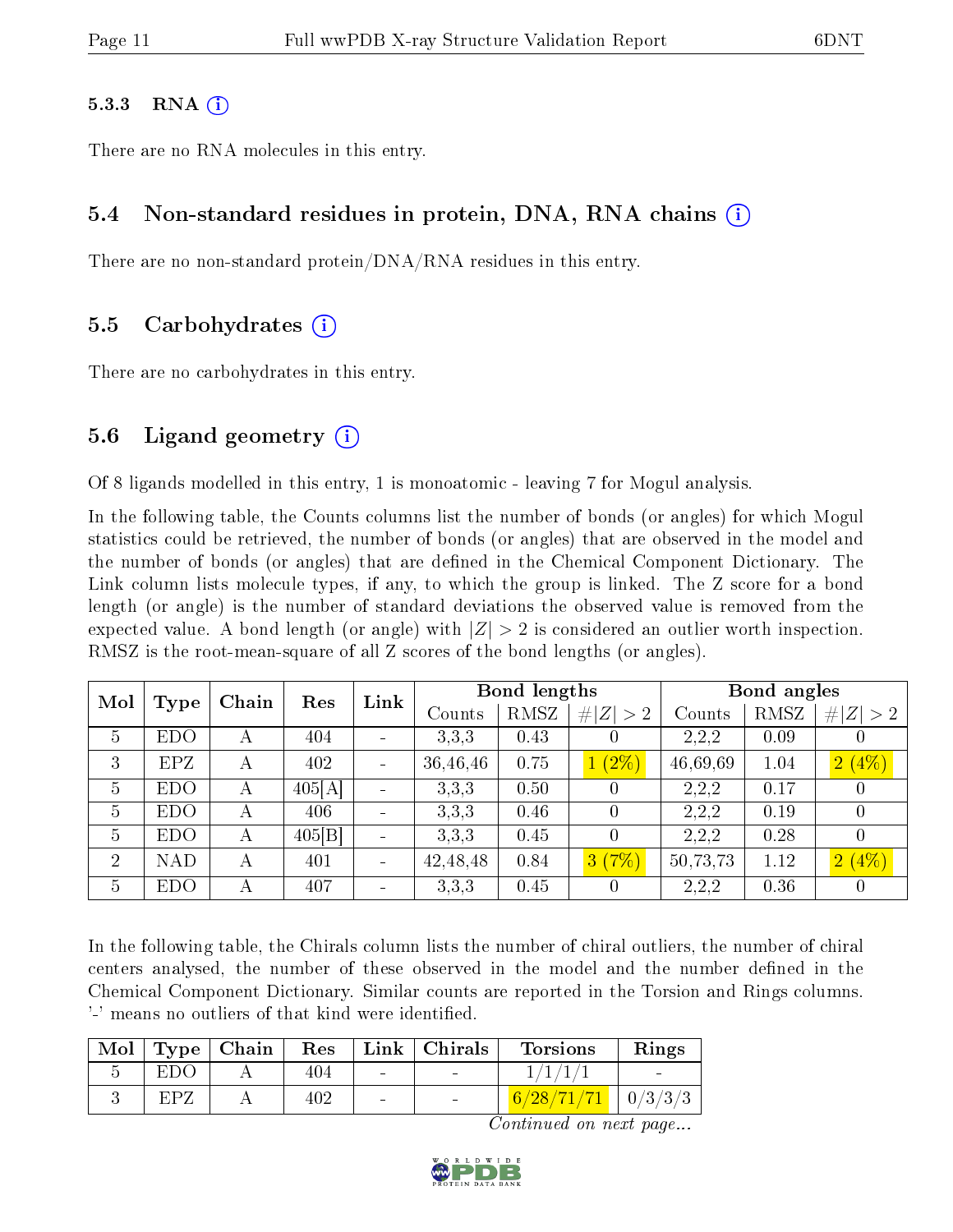| Mol                       | <b>Type</b> | Chain | Res    | Link | Chirals | <b>Torsions</b>  | Rings   |
|---------------------------|-------------|-------|--------|------|---------|------------------|---------|
| 5                         | <b>EDO</b>  |       | 405[A] |      |         | $^{\prime}1/1/1$ |         |
| $\overline{\mathfrak{d}}$ | <b>EDO</b>  |       | 406    |      |         | /1/1             |         |
| 5                         | <b>EDO</b>  |       | 405 B  |      |         | $^{\prime}1/1/1$ |         |
|                           | <b>NAD</b>  |       | 401    |      |         | 4/26/62/62       | 0/5/5/5 |
|                           | <b>EDO</b>  |       | 407    |      |         |                  |         |

Continued from previous page...

All (4) bond length outliers are listed below:

| Mol | Chain | $\operatorname{Res}$ | Type | Atoms                             |      | $\Box$ Observed(A) | Ideal(A) |
|-----|-------|----------------------|------|-----------------------------------|------|--------------------|----------|
|     |       | 402                  | FPZ. | $C4U-N3U$                         | 3.35 | 1.38               | 1.33     |
|     |       | 401                  | NAD  | $C2A-NSA$                         | 2.34 | 1.35               | 1.32     |
|     |       | 401                  | NAD  | $O4D-C1D$                         | 2.08 | 1.44               | 1.41     |
|     |       | 401                  | NAD  | C <sub>5</sub> A-C <sub>4</sub> A | 2.02 | 1.46               | 1.40     |

All (4) bond angle outliers are listed below:

| Mol | Chain | $\vert$ Res | Type | Atoms                                    |         | Observed $(°)$ | Ideal <sup>(o)</sup> |
|-----|-------|-------------|------|------------------------------------------|---------|----------------|----------------------|
|     |       | 402.        | FPZ. | C5U-C4U-N3U                              | $-4.01$ | 114.50         | 123.31               |
|     |       | 401         | NAD  | $N3A$ -C <sub>2</sub> A-N <sub>1</sub> A | $-3.35$ | 123.44         | 128.68               |
|     |       | 401         | NAD  | $C3N-C7N- N7N$                           | 3.31    | 121.72         | 11775                |
|     |       | 402.        | FPZ. | $C3E-C2E-C1E$                            | $-2.96$ | 109.52         | 113.35               |

There are no chirality outliers.

All (13) torsion outliers are listed below:

| Mol            | Chain        | Res    | Type       | Atoms            |
|----------------|--------------|--------|------------|------------------|
| 3              | A            | 402    | <b>EPZ</b> | C1E-C2E-O3-C3    |
| 3              | A            | 402    | <b>EPZ</b> | PB-O3A-PA-O5D    |
| 3              | А            | 402    | <b>EPZ</b> | O4D-C1D-N1U-C6U  |
| $\overline{2}$ | А            | 401    | NAD        | $C5D-O5D-PN-O1N$ |
| 5              | A            | 405[B] | <b>EDO</b> | $O1-C1-C2-O2$    |
| 3              | А            | 402    | EPZ        | C3E-C2E-O3-C3    |
| 3              | А            | 402    | <b>EPZ</b> | $C1-O1-PB-O3A$   |
| 2              | $\mathbf{A}$ | 401    | NAD        | $C5D-O5D-PN-O3$  |
| $\overline{2}$ | А            | 401    | NAD        | $C5D-O5D-PN-O2N$ |
| 5              | А            | 404    | EDO        | O1-C1-C2-O2      |
| 3              | А            | 402    | EPZ        | C4-C3-O3-C2E     |
| 5              | А            | 406    | EDO        | $O1-C1-C2-O2$    |
| 2              | А            | 401    | NAD        | O4B-C4B-C5B-O5B  |

There are no ring outliers.

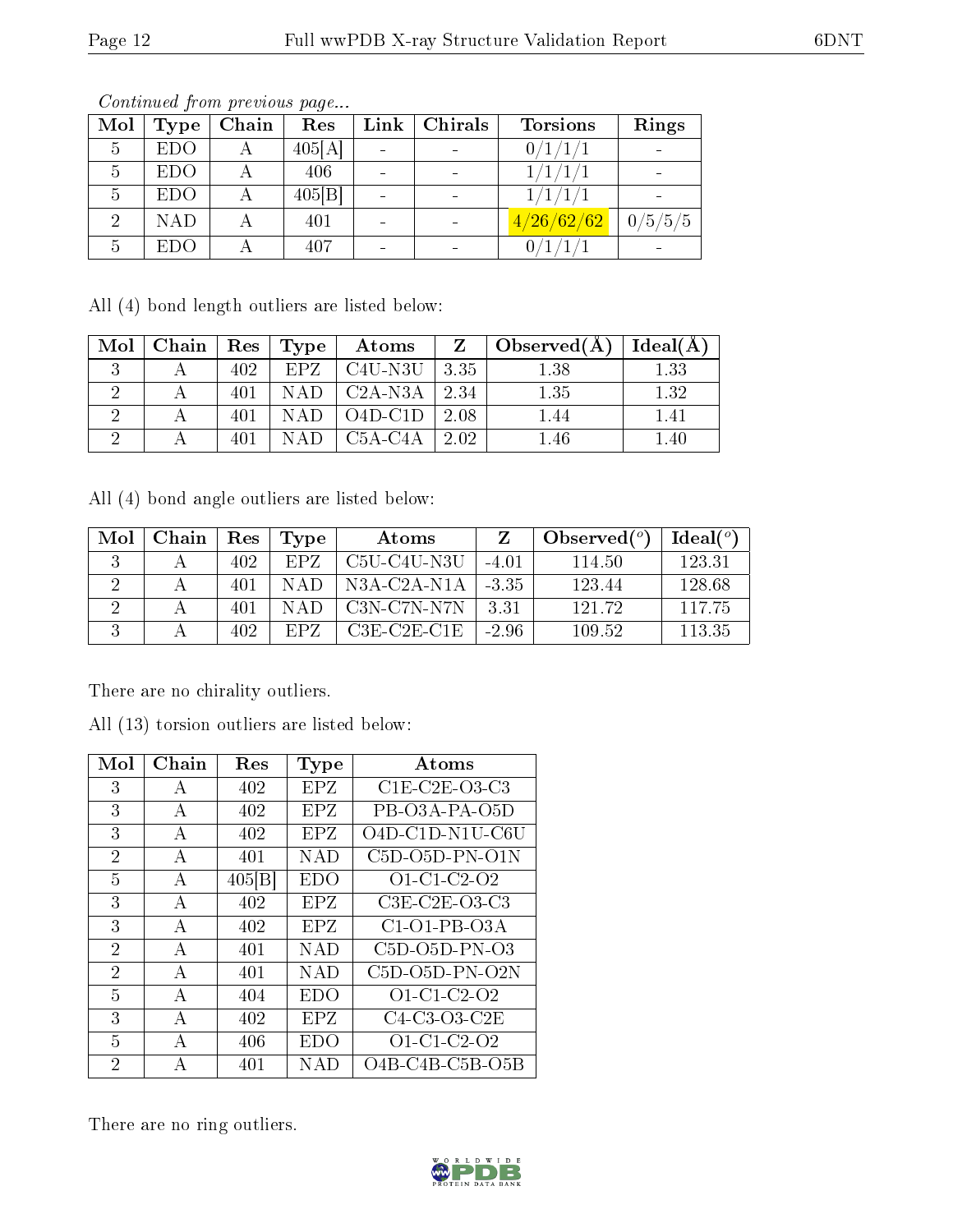|  | 1 monomer is involved in 1 short contact: |  |  |  |  |  |  |  |
|--|-------------------------------------------|--|--|--|--|--|--|--|
|--|-------------------------------------------|--|--|--|--|--|--|--|

|  |      | Mol   Chain   Res   Type   Clashes   Symm-Clashes |
|--|------|---------------------------------------------------|
|  | -EPZ |                                                   |

The following is a two-dimensional graphical depiction of Mogul quality analysis of bond lengths, bond angles, torsion angles, and ring geometry for all instances of the Ligand of Interest. In addition, ligands with molecular weight > 250 and outliers as shown on the validation Tables will also be included. For torsion angles, if less then 5% of the Mogul distribution of torsion angles is within 10 degrees of the torsion angle in question, then that torsion angle is considered an outlier. Any bond that is central to one or more torsion angles identified as an outlier by Mogul will be highlighted in the graph. For rings, the root-mean-square deviation (RMSD) between the ring in question and similar rings identified by Mogul is calculated over all ring torsion angles. If the average RMSD is greater than 60 degrees and the minimal RMSD between the ring in question and any Mogul-identified rings is also greater than 60 degrees, then that ring is considered an outlier. The outliers are highlighted in purple. The color gray indicates Mogul did not find sufficient equivalents in the CSD to analyse the geometry.



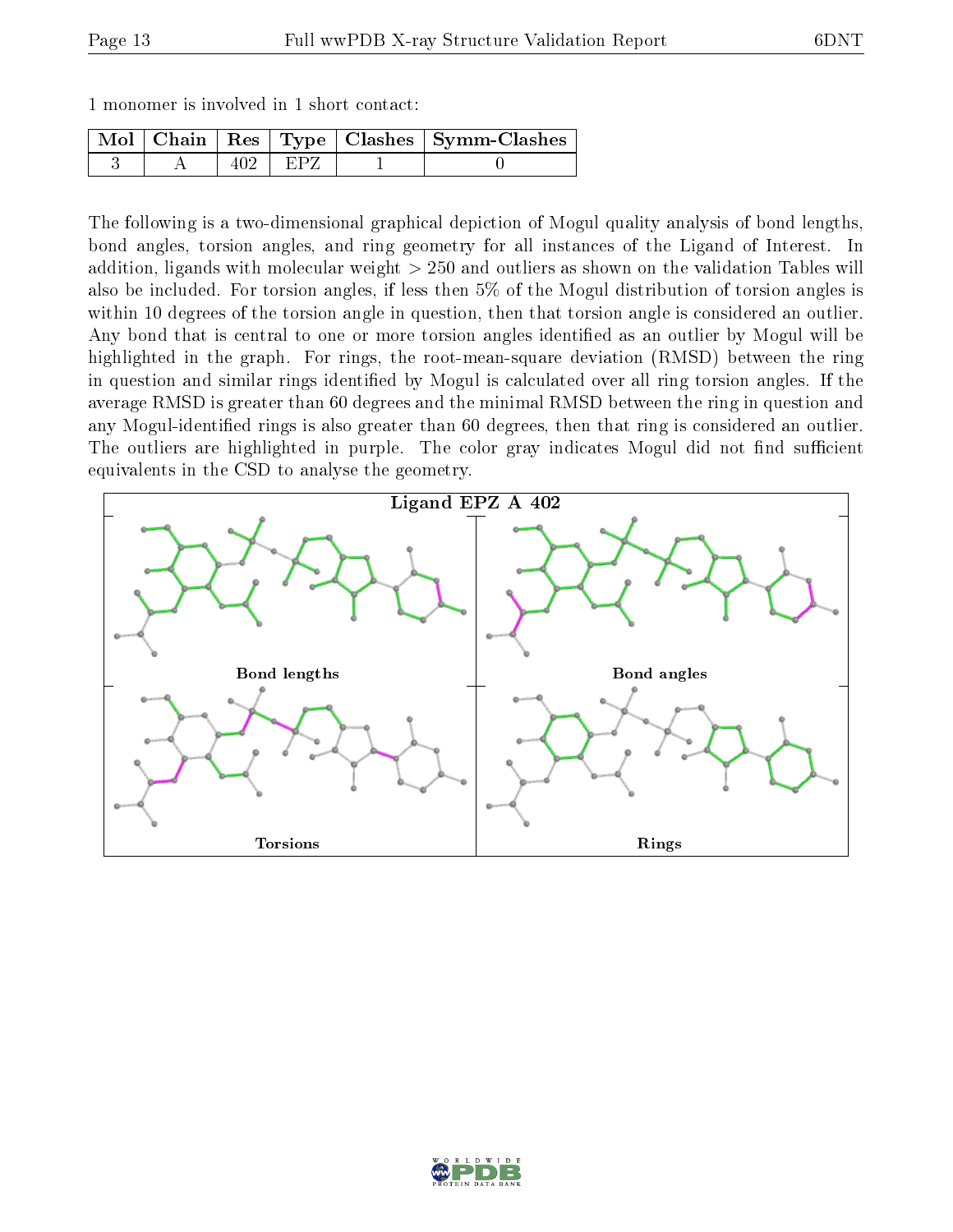

### 5.7 [O](https://www.wwpdb.org/validation/2017/XrayValidationReportHelp#nonstandard_residues_and_ligands)ther polymers (i)

There are no such residues in this entry.

## 5.8 Polymer linkage issues (i)

There are no chain breaks in this entry.

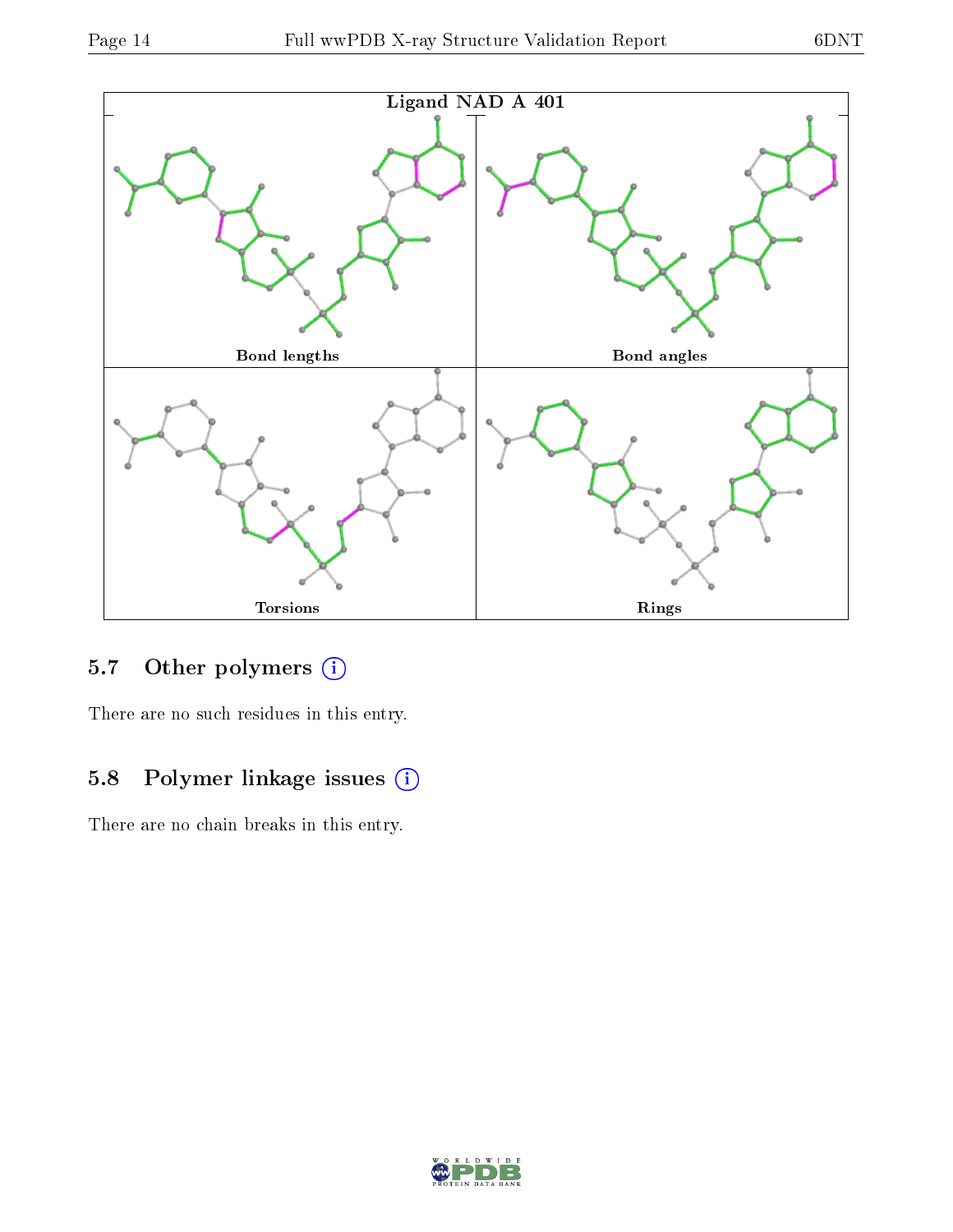## 6 Fit of model and data  $\left( \cdot \right)$

### 6.1 Protein, DNA and RNA chains (i)

In the following table, the column labelled  $#RSRZ>2'$  contains the number (and percentage) of RSRZ outliers, followed by percent RSRZ outliers for the chain as percentile scores relative to all X-ray entries and entries of similar resolution. The OWAB column contains the minimum, median,  $95<sup>th</sup>$  percentile and maximum values of the occupancy-weighted average B-factor per residue. The column labelled  $Q < 0.9$  lists the number of (and percentage) of residues with an average occupancy less than 0.9.

| Mol   Chain | Analysed            | $\vert$ <rsrz> <math>\vert</math></rsrz> | $\frac{1}{10}$ $\frac{1}{100}$ $\frac{1}{100}$ $\frac{1}{100}$ $\frac{1}{100}$ $\frac{1}{100}$ $\frac{1}{100}$ $\frac{1}{100}$ $\frac{1}{100}$ $\frac{1}{100}$ $\frac{1}{100}$ $\frac{1}{100}$ $\frac{1}{100}$ $\frac{1}{100}$ $\frac{1}{100}$ $\frac{1}{100}$ $\frac{1}{100}$ $\frac{1}{100}$ $\frac{1}{$ |  |
|-------------|---------------------|------------------------------------------|------------------------------------------------------------------------------------------------------------------------------------------------------------------------------------------------------------------------------------------------------------------------------------------------------------|--|
|             | $\pm$ 310/344 (90%) | $-0.37$                                  |                                                                                                                                                                                                                                                                                                            |  |

There are no RSRZ outliers to report.

### 6.2 Non-standard residues in protein, DNA, RNA chains  $(i)$

There are no non-standard protein/DNA/RNA residues in this entry.

#### 6.3 Carbohydrates (i)

There are no carbohydrates in this entry.

#### 6.4 Ligands  $(i)$

In the following table, the Atoms column lists the number of modelled atoms in the group and the number defined in the chemical component dictionary. The B-factors column lists the minimum, median,  $95<sup>th</sup>$  percentile and maximum values of B factors of atoms in the group. The column labelled  $Q< 0.9$ ' lists the number of atoms with occupancy less than 0.9.

| Mol            | <b>Type</b> | Chain | Res    | Atoms   | <b>RSCC</b> | <b>RSR</b> | $B\text{-}factors(\overline{A^2})$ | Q <sub>0.9</sub> |
|----------------|-------------|-------|--------|---------|-------------|------------|------------------------------------|------------------|
| 5              | <b>EDO</b>  | А     | 407    | 4/4     | 0.75        | 0.22       | 57, 57, 58, 60                     |                  |
| $\overline{5}$ | <b>EDO</b>  | А     | 405 B  | 4/4     | 0.76        | 0.23       | 41, 43, 43, 44                     | 4                |
| 5              | <b>EDO</b>  | А     | 405[A] | 4/4     | 0.76        | 0.23       | 32, 33, 34, 35                     | $\overline{4}$   |
| $\overline{5}$ | <b>EDO</b>  | А     | 404    | 4/4     | 0.84        | 0.15       | 42, 43, 43, 44                     |                  |
| 5              | <b>EDO</b>  | А     | 406    | 4/4     | 0.84        | 0.25       | 36, 39, 40, 42                     | $\left( \right)$ |
| 3              | <b>EPZ</b>  | А     | 402    | 44/44   | 0.98        | 0.07       | 11, 13, 18, 19                     | 3                |
| $\overline{2}$ | <b>NAD</b>  | А     | 401    | 44/44   | 0.99        | 0.06       | 10,11,12,13                        | $\left( \right)$ |
| $\overline{4}$ | ZN          | А     | 403    | $1/1\,$ | 0.99        | 0.03       | 13, 13, 13, 13                     |                  |

The following is a graphical depiction of the model fit to experimental electron density of all

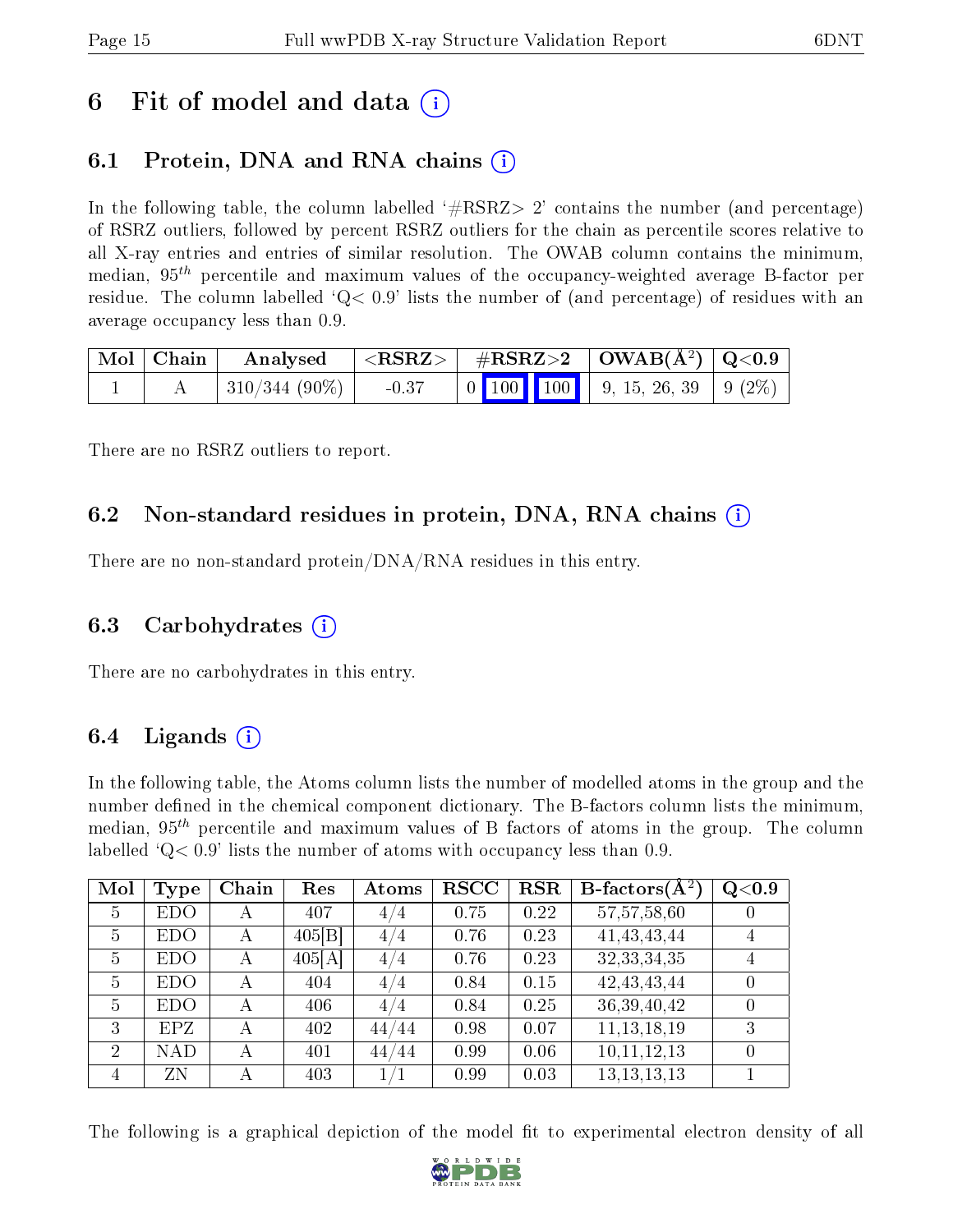instances of the Ligand of Interest. In addition, ligands with molecular weight  $> 250$  and outliers as shown on the geometry validation Tables will also be included. Each fit is shown from different orientation to approximate a three-dimensional view.